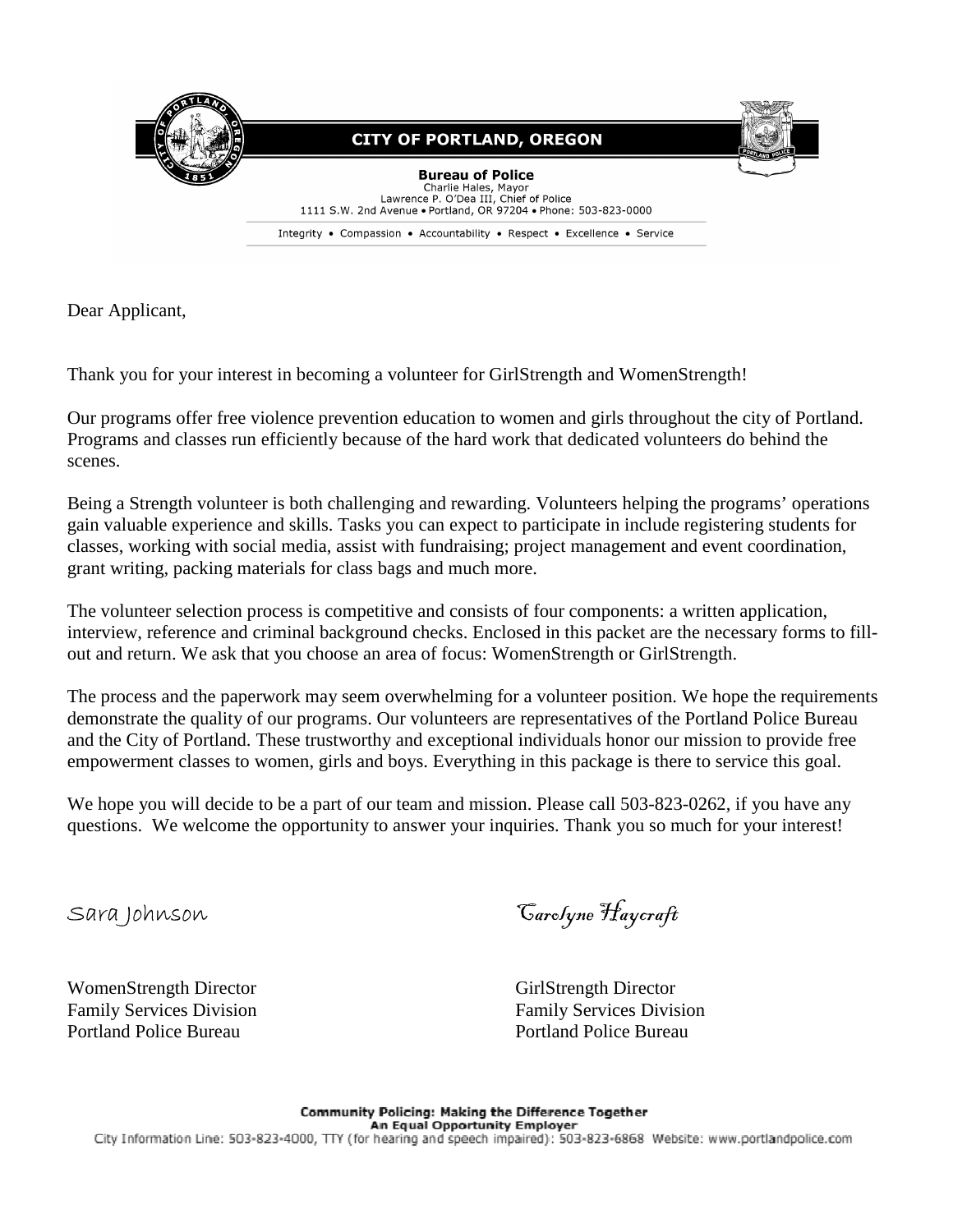





## Volunteer Staff Application

|      | Educational background (highest grade completed & field of study)___________________________________ |           |  |                     |  |  |
|------|------------------------------------------------------------------------------------------------------|-----------|--|---------------------|--|--|
|      |                                                                                                      |           |  |                     |  |  |
|      |                                                                                                      |           |  |                     |  |  |
|      | What hours are you available? Day______________ Evening____________ Weekend__________                |           |  |                     |  |  |
|      |                                                                                                      |           |  |                     |  |  |
| Name | Please list three references not related to you by blood, adoption, or partnership:                  | Day Phone |  | Relationship to you |  |  |

**WomenStrength/GirlStrength Program:** Volunteer Staff Application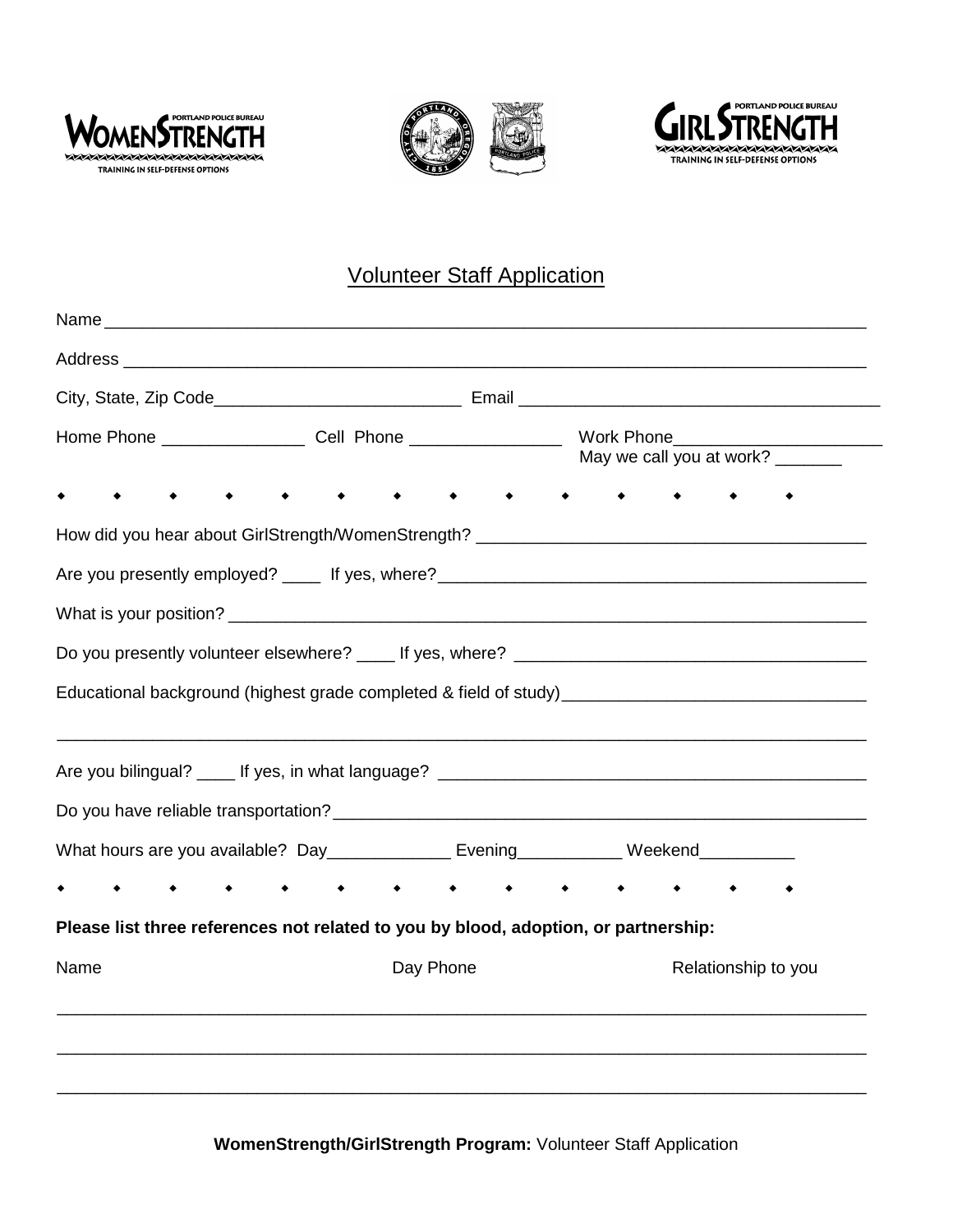

## **SUPPLEMENTAL QUESTIONS**

Please use a separate sheet of paper to respond to the following questions. Use whatever amount of space you need.

- 1. Would you like to choose GirlStrength or WomenStrength as your focus? Why?
- 2. Why do you want to become involved with this program? What would you add and what would you hope to gain from your participation?
- 3. What is your theory on why women and children are most often the victims of violence?
- 4. Who do you think needs to be involved in the movement to end sexual and domestic violence? Why?
- 5. What do you see as the possible benefits and drawbacks of working with the public as a representative of the Portland Police Bureau?
- 6. Please share your experience working with children.
	- . . . . . . . . . . . . .

**Please email this document to the program of your choice:** 



 **GirlStrength Program WomenStrength Program**  503-823-0239 503-823-0262  **GirlStrength.pb@portlandoreogn.gov WomenStrength.pb@portlandoregon.gov http://www.facebook.com/GirlStrength http://www.facebook.com/WomenStrength**



http://www.portlandoregon.gov/police/womenstrength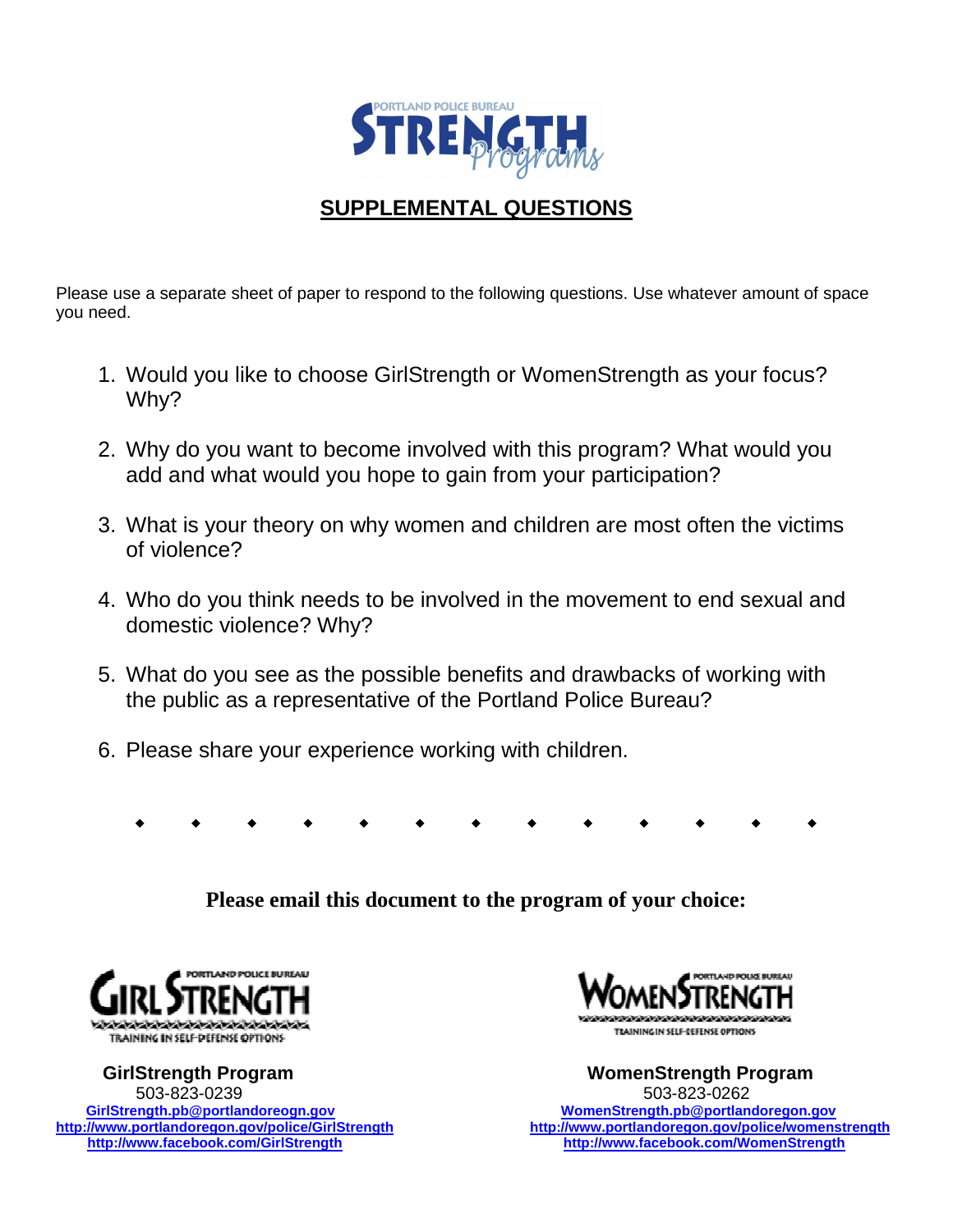

## **CITY OF PORTLAND, OREGON**



**Bureau of Police** Charlie Hales, Mayor<br>Lawrence P. O'Dea III, Chief of Police

1111 S.W. 2nd Avenue . Portland, OR 97204 . Phone: 503-823-0000

Integrity • Compassion • Accountability • Respect • Excellence • Service

## **APPLICANT BACKGROUND INFORMATION**

|                                                                                                                                                                                                                                        |  |                                                                                                                         |  |  |  | Middle Name |  |  |
|----------------------------------------------------------------------------------------------------------------------------------------------------------------------------------------------------------------------------------------|--|-------------------------------------------------------------------------------------------------------------------------|--|--|--|-------------|--|--|
|                                                                                                                                                                                                                                        |  |                                                                                                                         |  |  |  |             |  |  |
|                                                                                                                                                                                                                                        |  |                                                                                                                         |  |  |  |             |  |  |
|                                                                                                                                                                                                                                        |  |                                                                                                                         |  |  |  |             |  |  |
|                                                                                                                                                                                                                                        |  | *If you are a non US citizen you must present work authorization papers and a Social Security Card at your appointment. |  |  |  |             |  |  |
| Home Street Address (actual physical location)<br><u>Looper Looper Looper Looper Looper Looper Looper Looper Looper Looper Looper Looper Looper Looper Looper Looper Looper Looper Looper Looper Looper Looper Looper Looper Loope</u> |  |                                                                                                                         |  |  |  |             |  |  |
|                                                                                                                                                                                                                                        |  |                                                                                                                         |  |  |  |             |  |  |
|                                                                                                                                                                                                                                        |  |                                                                                                                         |  |  |  |             |  |  |
|                                                                                                                                                                                                                                        |  |                                                                                                                         |  |  |  |             |  |  |
|                                                                                                                                                                                                                                        |  |                                                                                                                         |  |  |  |             |  |  |
|                                                                                                                                                                                                                                        |  |                                                                                                                         |  |  |  |             |  |  |
|                                                                                                                                                                                                                                        |  |                                                                                                                         |  |  |  |             |  |  |
|                                                                                                                                                                                                                                        |  |                                                                                                                         |  |  |  |             |  |  |
|                                                                                                                                                                                                                                        |  |                                                                                                                         |  |  |  |             |  |  |
|                                                                                                                                                                                                                                        |  |                                                                                                                         |  |  |  |             |  |  |
| Fax this information to (503) 823-4797 Attn: Personnel Sergeant or mail it to:                                                                                                                                                         |  |                                                                                                                         |  |  |  |             |  |  |
|                                                                                                                                                                                                                                        |  |                                                                                                                         |  |  |  |             |  |  |

**\*\*\*WomenStrength/GirlStrength applicants, please mail or email all forms to our address\*\*\*\*\***  Portland Police Bureau, Attn: Personnel Sergeant Personnel Division, Room 1542, 1111 SW  $2<sup>nd</sup>$  Avenue Portland, Oregon 97204

**We will contact you regarding scheduling an appointment to present** *two* **pieces of identification, notarize forms and be photographed and fingerprinted. Applicants must present two** *original* **pieces of identification such as a driver's license, Social Security card, passport or birth certificate. If you have any questions please feel free to call Personnel @ (503) 823-0333. We will contact you regarding scheduling an appointment to present** *two* **pieces of identification, notarize forms and be photographed and fingerprinted. Applicants must present two** *original* **pieces of identification such as a driver's license, Social Security card, passport or birth certificate. If you have any questions please feel free to call Personnel @ (503) 823-0333.**

> **Community Policing: Making the Difference Together** An Equal Opportunity Employer

City Information Line: 503-823-4000, TTY (for hearing and speech impaired): 503-823-6868 Website: www.portlandpolice.com